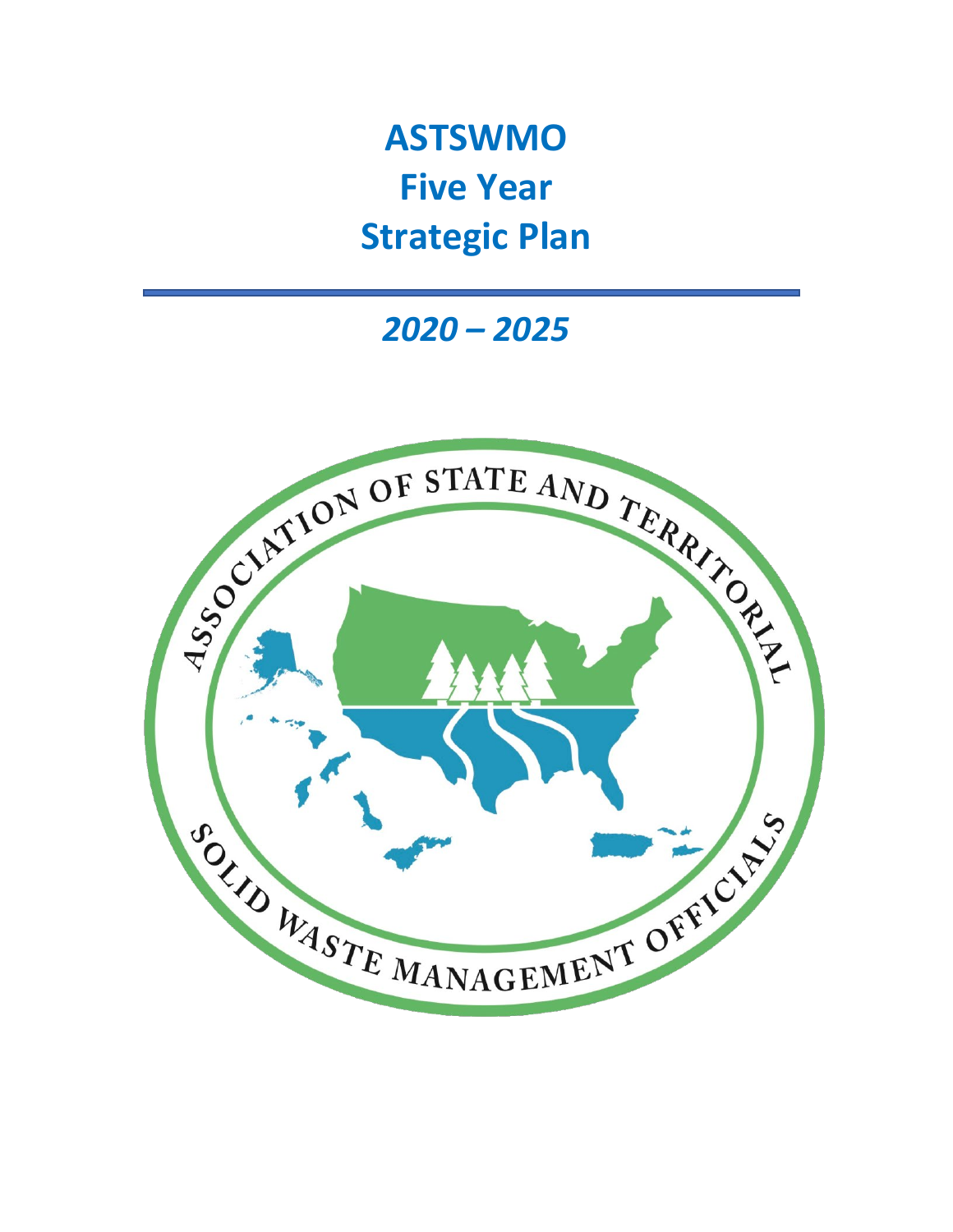# **ASTSWMO MISSION, VISION AND GOALS**

## **VISION: One Voice For 56 States and Territories**

**MISSION STATEMENT**: To enhance and promote effective State and Territorial programs and to affect relevant national policies for waste and materials management, environmentally sustainable practices, and environmental restoration.

## **2020 – 2025 STRATEGIC PLAN GOALS**

**GOAL 1:** Provide Assistance To The Membership

**GOAL 2:** Strengthen And Develop Strategic Partnerships In Our Advocacy Of Member Interest At The Federal Level

**GOAL 3:** Ensure A Sustainable Organization

ASTSWMO IS COMPRISED OF A DIVERSE AND EXPERIENCED MEMBERSHIP THAT DEVELOPS AND IMPLEMENTS PRACTICAL SOLUTIONS TO THE NATIONS' MOST CHALLENGING ENVIRONMENTAL ISSUES.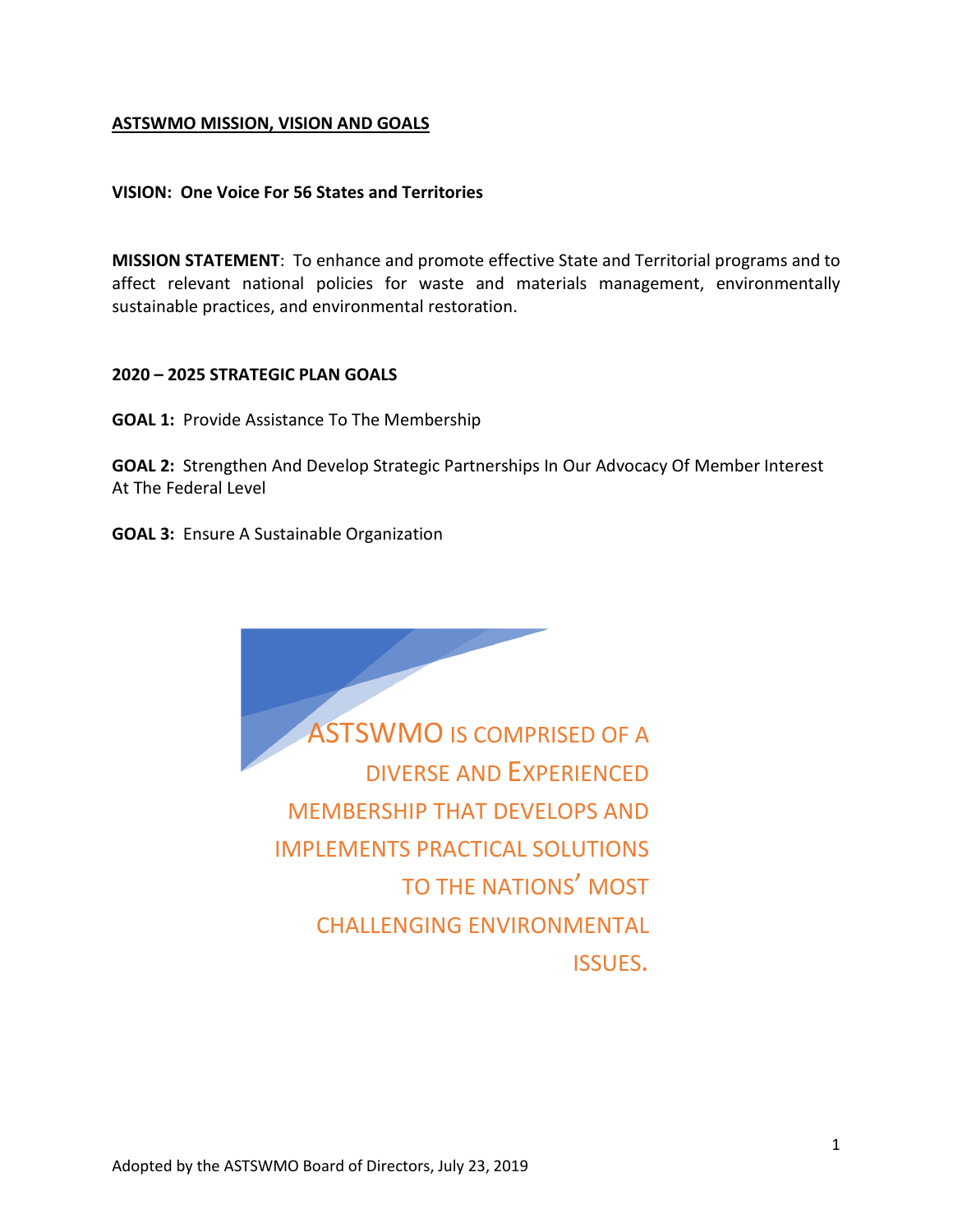## **INTRODUCTION**

Since our inception in 1974, the Association of State and Territorial Solid Waste Management Officials (ASTSWMO) has strived to serve the needs of our members in environmental agencies in the 50 States, 5 Territories and the District of Columbia (States) by being a resource for States seeking guidance and unbiased communication regarding national policy and environmental concerns.

ASTSWMO is a member-driven organization that focuses on connecting our members with one another to share information, learn from one another, and encourage cross-program interaction and learning.

This document, the 2020 - 2025 Strategic Plan, provides the vision, strategic directions, and nearterm actions by which ASTSWMO's strategic goals will be carried out. It represents the culmination of a series of efforts undertaken by a small Strategic Planning Work Group, the Board of Directors, and the broader membership aimed at identifying future key themes and emerging issues and priority opportunities for the next four years.

The Board of Directors welcomes each of our members to identify a role you can take to help ensure our success. We welcome you as partners in this important work, and pledge to work tirelessly to continue to serve each of our members for many years to come.

#### **PRINCIPLES FOR SUCCESS**

To prepare for implementation of our strategic plan, ASTSWMO developed three goals to guide our future actions. These define ASTSWMO's values, plot a path forward, and create a touchstone against which the Association can gauge its efforts.

To achieve our goals, ASTSWMO will continue to expand our role as a convener of dialogue, strengthen our national policy voice, and support initiatives and innovations relative to our mission. In the process, ASTSWMO will actively explore strategic partnerships, where appropriate, and will communicate effectively on complex issues in a manner that contributes to public understanding and facilitates transferability of program practices among States.

*"*ASTSWMO is always there to provide information on what is going on with federal policies and potential federal regulations. The Association is also a great way to benchmark with other States on issues. It also is a fantastic network with both federal agencies and other States." Strategic Plan Survey Response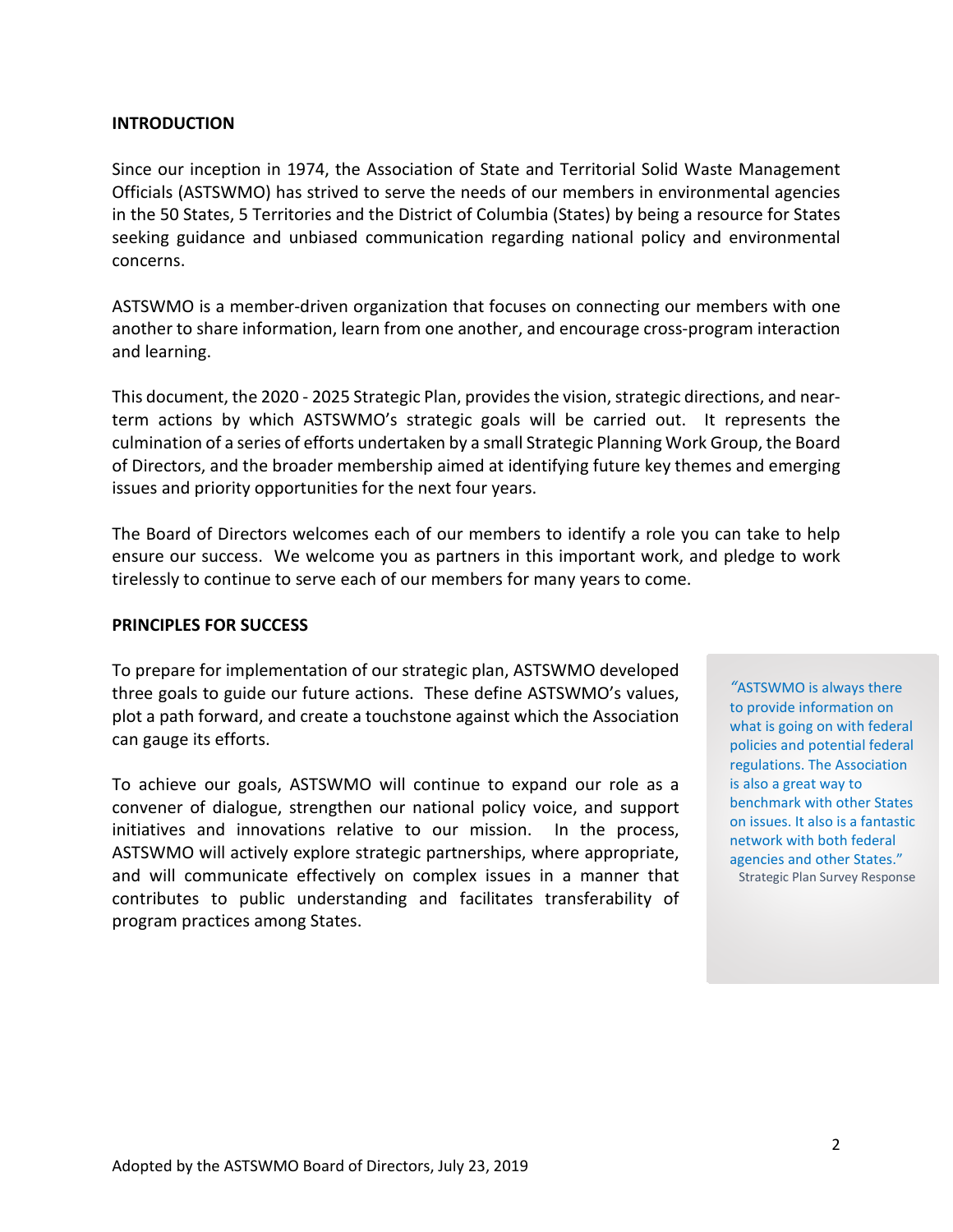# **GOAL 1: Provide Assistance to the Membership**

• Provide opportunities for cross-programmatic collaboration, information exchange and training for our members.

The Association exists to serve our membership, champion their programs and share their expertise. In order to best serve the membership, ASTSWMO provides proactive leadership in the analysis and development of federal and State waste and remediation policy. The Association convenes subject matter experts from State programs to identify emerging issues, produce position papers, review and comment on federal rule proposals, provide legislative input and educate and inform its members.

# **GOAL 2: Strengthen and develop strategic partnerships in our advocacy of member interests at the Federal level**

States have many partners in ensuring public and environmental health and promoting sustainable practices. Historically, ASTSWMO has focused on our relationship with the U.S. Environmental Protection Agency (EPA) and the U.S. Department of Defense (DoD) to influence national policy, and these relationships remain critical to the Association. However, as States collectively identify issues and develop policy, ASTSWMO is enhancing its relationships and seeking opportunities to collaborate with other State media associations while encouraging them to rely on ASTSWMO's programmatic expertise and perspective. Additionally, new partnerships with other federal agencies, local governments, and with the private and non-profit sectors are being explored.

ASTSWMO has become an even stronger advocate and voice for States to communicate common issues, needs, and concerns to EPA, the Environmental Council of the States (ECOS), Congress, and others, and will continue to encourage and employ cooperative problem-solving to facilitate adoption of new priorities and policies.

# **GOAL 3: Ensure a Sustainable Organization**

- Continue to implement a sustainable fiscal strategy.
- Maintain an efficient, work product-based organizational structure that addresses our members' needs.
- Continuously integrate technologies in order to maintain presence, efficiency, and effectiveness.
- Recruit, develop, and foster an engaged membership.

The Board of Directors has developed and implemented a sustainable fiscal strategy. The Board is committed to honoring its financial roadmap that will allow ASTSWMO to continue to meet member needs while securing the Association's financial future to maintain and enrich a knowledgeable, engaged membership for years to come. ASTSWMO will work with Voting Members to encourage their staff to attend meetings and participate on the various Task Forces and Focus Groups.